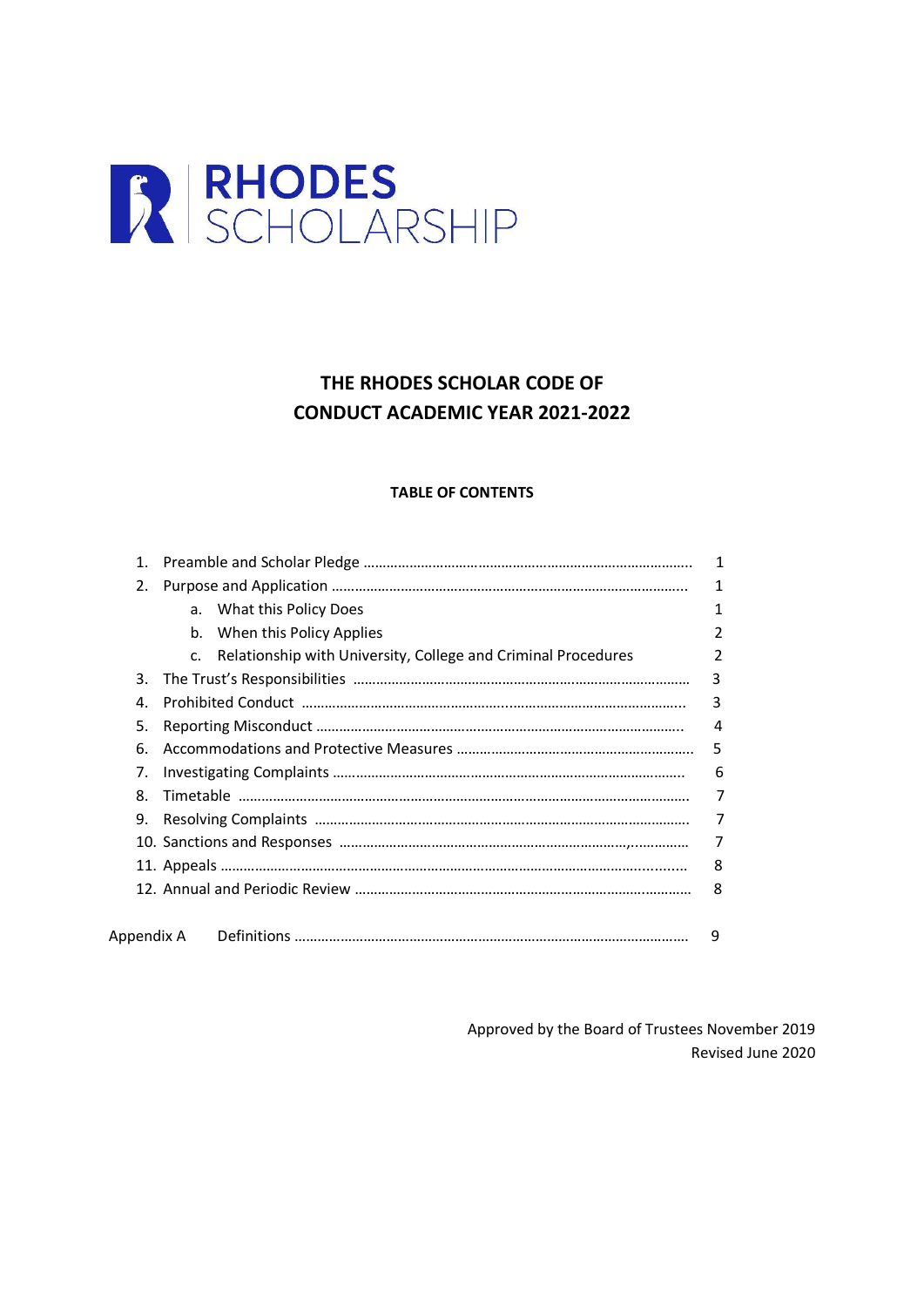### 1. Preamble and Scholar Pledge

As Rhodes Scholars, we aspire to live up to high standards of character and behaviour, acknowledging that we are joining a lifelong fellowship of Scholars who from the establishment of the Scholarships in 1903 have been selected for qualities including "truth, courage, devotion to duty, sympathy for and protection of the weak, kindliness, unselfishness and fellowship."

Therefore, we pledge to form a community grounded in mutual respect, compassion and care, to respect the dignity of all and to treat others with courtesy and kindness in our interactions at Rhodes House, in Oxford and beyond.

We recognise that as Scholars we are viewed as representatives of the Rhodes Trust and have a responsibility to uphold the Trust's integrity and reputation in our dealings with others. At the same time, in accordance with the principles of academic freedom, we are at liberty to express our views and to engage in disagreement and critique.

Coming from all around the world to study a wide range of disciplines, we affirm the value of our diversity across cultures, nationalities, religions, races, ethnicities, gender and gender identities, sexual orientation and abilities, as well as academic, political, economic, and social viewpoints. We commit to engaging with one another in a spirit of friendship, dialogue, civility and respect, whatever opinion each of us may hold.

We recognise that we come to Rhodes House with diverse life experiences and have been brought up with different cultural norms with respect to a range of personal and social issues. We acknowledge that such differences may result in misunderstandings and missteps and pledge to navigate these differences with care, mutual respect, and open mindedness.

#### 2. Purpose and Application

#### 2a. What This Policy Does

The purpose of this Code of Conduct is to set out fundamental behavioural expectations within the Rhodes community and to specify the Trust's policies and procedures for responding to complaints of Prohibited Conduct.

The Rhodes Trust strives to foster an inclusive environment where all Scholars are free to fully engage with the educational opportunities afforded, including academic, extracurricular, and social activities. We also strive to create an empowering community where all people who experience harm as a result of Prohibited Conduct feel safe, supported, and comfortable reporting their experience to Rhodes House.

In the Rhodes community, Prohibited Conduct is fundamentally incompatible with our community standards. It will not be tolerated. The Rhodes Trust is committed to providing prompt and equitable investigations of all Reports of Prohibited Conduct while using transparent policies, procedures, and reporting.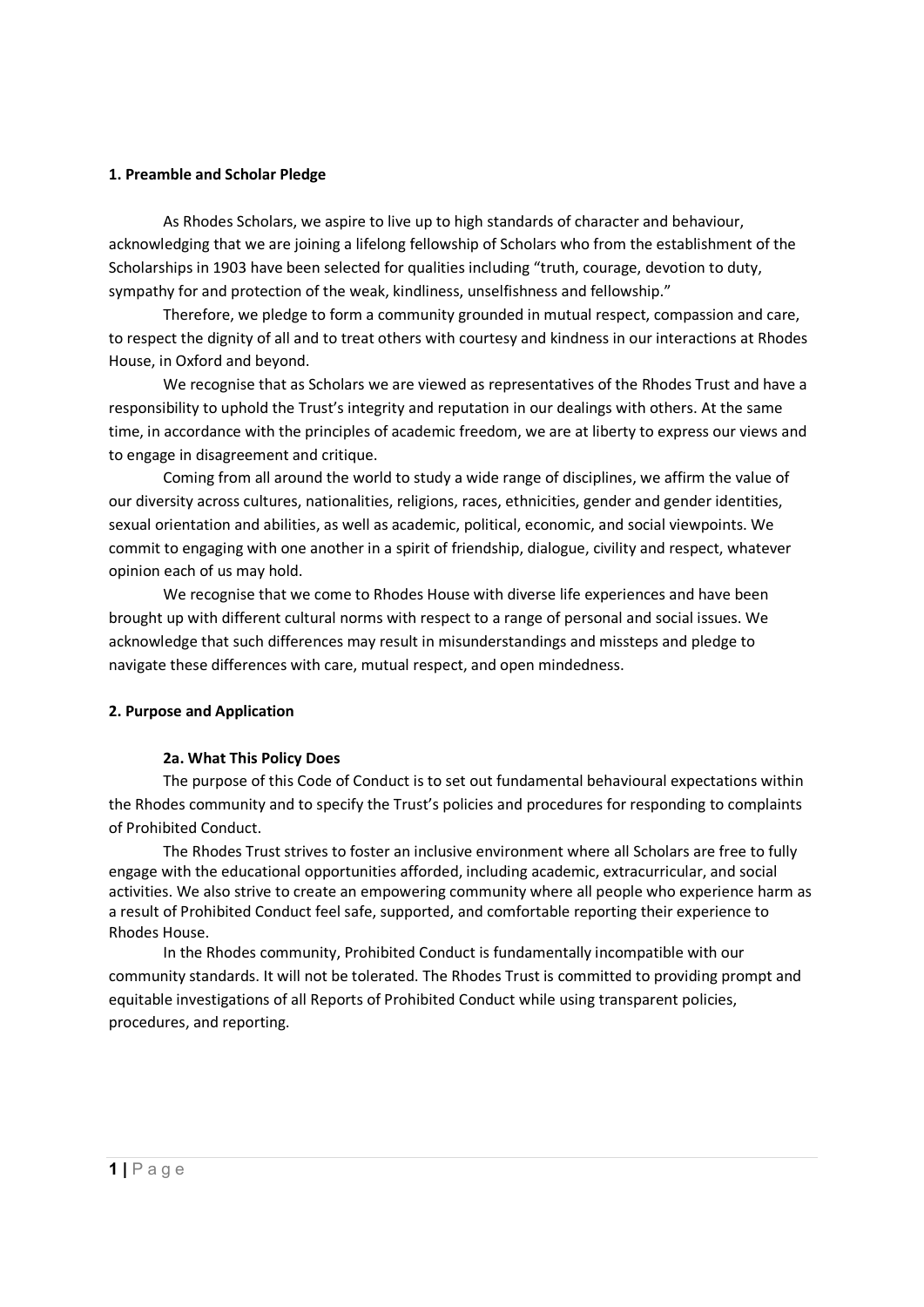#### 2b. When This Policy Applies

This Code applies to all Rhodes Scholars while they are pursuing their Oxford degrees, whether on or off stipend. It sets out standards for how Scholars conduct themselves with others, both within and beyond the Rhodes Scholar community. This Code covers activities that occur both within and outside of Rhodes House, including activities beyond Oxford such as Scholar trips, as well as online.

The Code also applies to guests of Scholars for behaviour at Rhodes House or at Rhodessponsored events, including, but not limited to, events such as Rhodes Ball, Meet and Mingles, and Scholar Talks.

Additionally, the accommodations offered by this code are available to any Scholar who experiences or has experienced Prohibited Conduct, regardless of where or when that conduct took place.

The Code is a complement to the Rhodes Trust Code of Conduct, which governs the behaviour of Rhodes Trust staff, Trustees, National Secretaries, selection committee members, Senior Scholars and other members of the broader Rhodes community in their interactions with Rhodes Scholars.

#### 2c. Relationship with University, College and Criminal Procedures

The Trust is a registered U.K. Charity independent of the University of Oxford and its colleges. As students of the University and members of colleges, Scholars also come under the jurisdiction of the University and their respective colleges, which are separate entities with separate codes of discipline. A student who is a member of a college may bring a complaint either to the college or to the University, and the University and colleges reserve the right to decide which entity is better placed to investigate the incident after consultation with the students involved.

Because the University's Student Code of Discipline only applies to misconduct that occurs on university or college premises or in the course of university-sponsored activities, incidents occurring at Rhodes House or during Rhodes-sponsored activities will normally not come under the jurisdiction of either the University or of a college. However, the Trust reserves the right in serious cases to notify and consult with the Proctors or the relevant college authorities.

If Prohibited Conduct covered by this Code has occurred on university or college premises, a Scholar may bring a report to the Proctors, the relevant college authorities, or Rhodes House. To avoid conflicting outcomes and wasted resources, it will usually be appropriate for only one entity to pursue an investigation. In cases of overlapping jurisdiction, the Trust will confer with the relevant University and college authorities to decide how to proceed, after consultation with the complainant. The Trust reserves the right, when circumstances warrant, to carry out its own investigation and act upon it, in addition to any investigation and action which the University and/or college may undertake.

 In cases where the Prohibited Conduct may constitute criminal misconduct, the Trust will, consistent with current University practice and English law, usually defer to any ongoing police investigation. But it reserves the right to conduct a concurrent investigation if circumstances warrant and if such investigation will not interfere with the legal process.

The Trust reserves the right to provide accommodations and impose interim measures pending the outcome of an investigation by police or University or college authorities, but on the basis that they are not to be taken as a finding of fault in advance of the outcome of an investigation.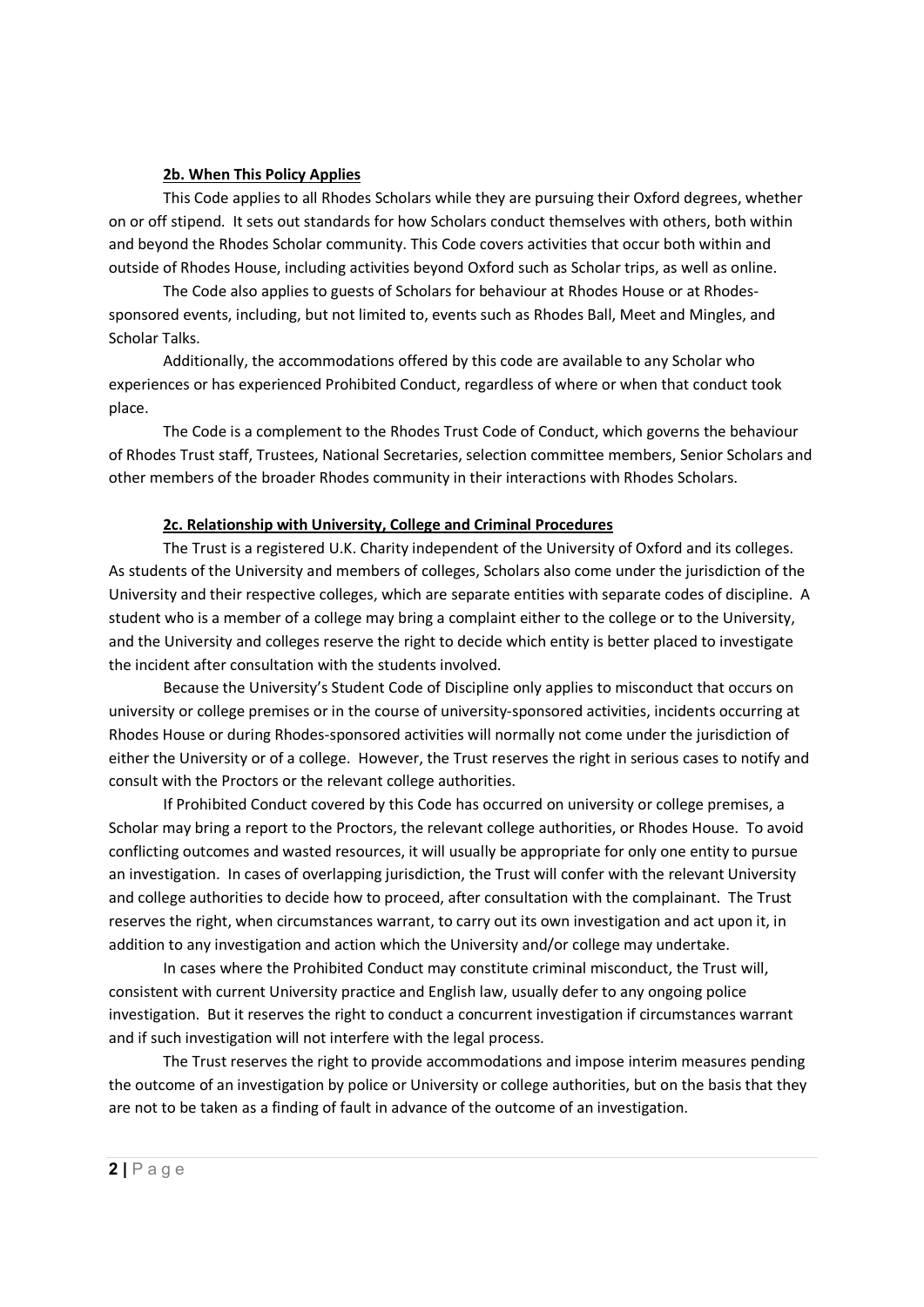#### 3. The Trust's Responsibilities

The Trust has the responsibility

To educate and engage the Scholar community about the Code, to include an annual requirement to read and sign the Code on Rhodes Connect as well as a Scholar-led workshop during Welcome Week that covers consent, bystander intervention and other relevant topics and provides an overview of the Code;

To treat with respect and care any Scholar or other person who discloses or submits a complaint(s) of violations of the Code or against whom such a complaint is lodged, making no presumption of innocence or guilt;

To strive to protect the privacy of all affected individuals, except in circumstances where there is a significant risk of harm or legal obligations otherwise require;

To respect the right of Scholars to make their own decisions about seeking criminal or civil recourse;

To seek, whenever possible and appropriate, to resolve complaints and conflicts in educational and restorative ways;

To provide an annual report from the Warden summarizing, in a suitably anonymised format, the number and type of cases considered under this Code, making this report available to Rhodes Trustees and upon request to any current Scholar in residence;

To include questions about the Code and about experiences of Prohibited Conduct, in suitably anonymised format, in the annual Scholar survey;

To review this Code at least every two years and update it as necessary. This process should include an advertisement for Scholars to join a small group to assist with the review process and host open sessions for Scholars to provide input.

### 4. Prohibited Conduct

Conduct inconsistent with the high standards of behaviour expected of Rhodes Scholars includes:

- $\bullet$  Academic misconduct plagiarism and cheating
- Lying or Fraud
- Harassment or Discrimination
- Sexual Harassment
- **•** Sexual Assault
- Relationship Violence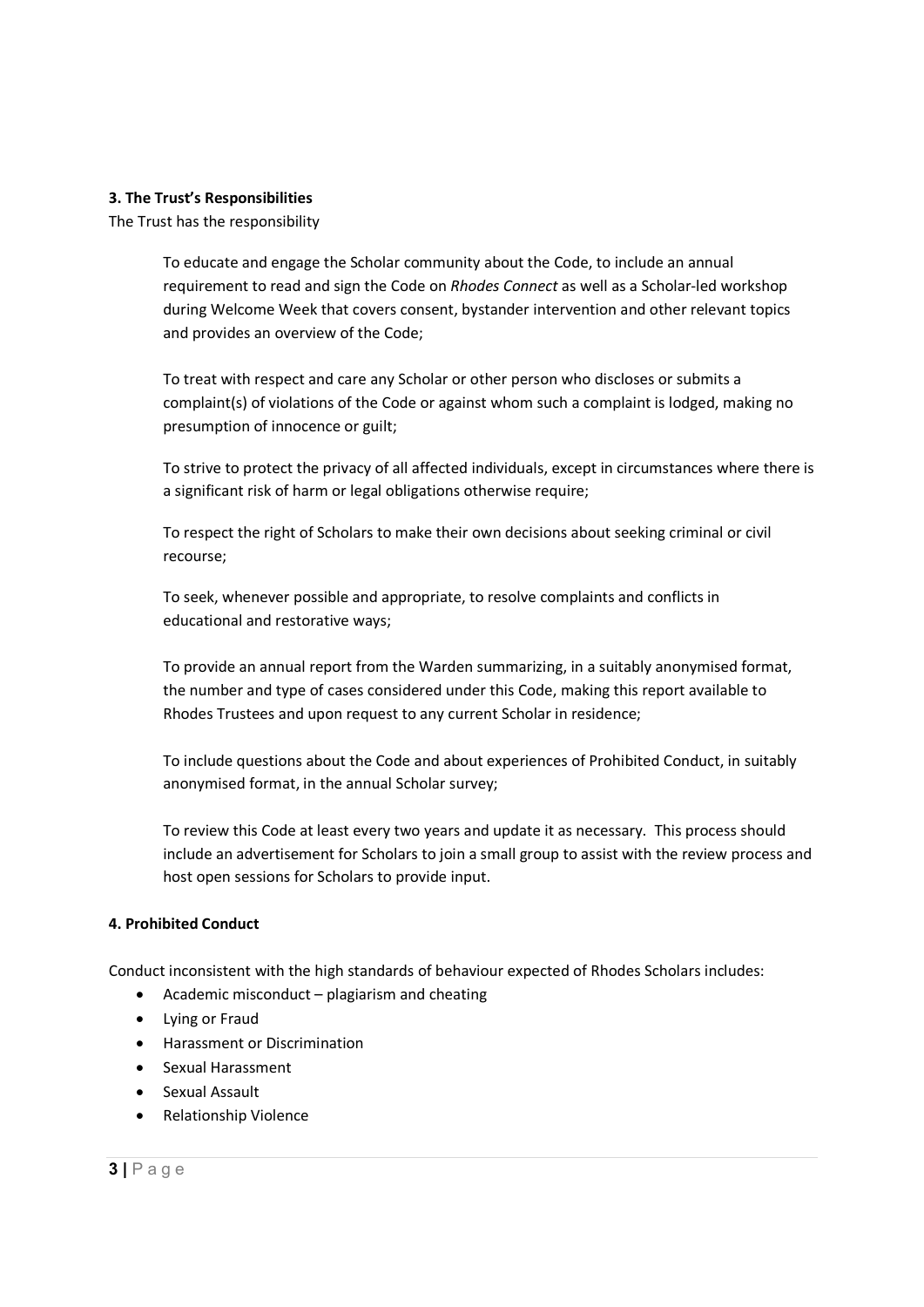- Bullying
- Stalking, including cyber-stalking
- Retaliation
- Violation of a No-Contact Directive or Agreement
- Violence
- Theft
- Other criminal conduct
- Misuse of Rhodes Trust name, logo or affiliation

Voluntary impairment by alcohol or other drugs is NOT a defense to Prohibited Conduct.

## 5. Reporting Misconduct

Any individual who wishes to report misconduct by a Scholar or guest under this Code should contact one of the Conduct Officers:

- The Warden
- The Registrar
- The Dean of the Rhodes Scholarship
- The Director of Human Resources
- The Chair of the Trustee Academic Committee
- The Director of Global Engagement
- The Chief Financial and Operating Officer

Those who experience misconduct have three options:

Disclosure: When an individual wishes to disclose information about an incident they have experienced and to seek advice or support, but does not wish to do anything about the issue at this time;

Informal complaints: When an individual wishes to disclose information to Rhodes House and seek advice, support and informal resolution of their complaint. This is for limited types of Prohibited Conduct, if the Warden and both parties agree. Informal complaints may be resolved through a brief investigation by the Warden or other Conduct Officer and an agreement between the parties about the appropriate resolution. They may also, with the agreement of both parties, be handled through mediation. Depending on the circumstances, mediation may be facilitated internally by a Rhodes House staff member or externally by a trained mediator. Complainants can opt to withdraw a complaint prior to reaching a Resolution Agreement if they do not wish to pursue the issue further. Either party (or the Warden) can withdraw the case from Informal Resolution at any time prior to reaching a Resolution Agreement, and initiate a Formal complaint.

Formal complaint: When an individual wishes to make a written complaint and request a formal investigation.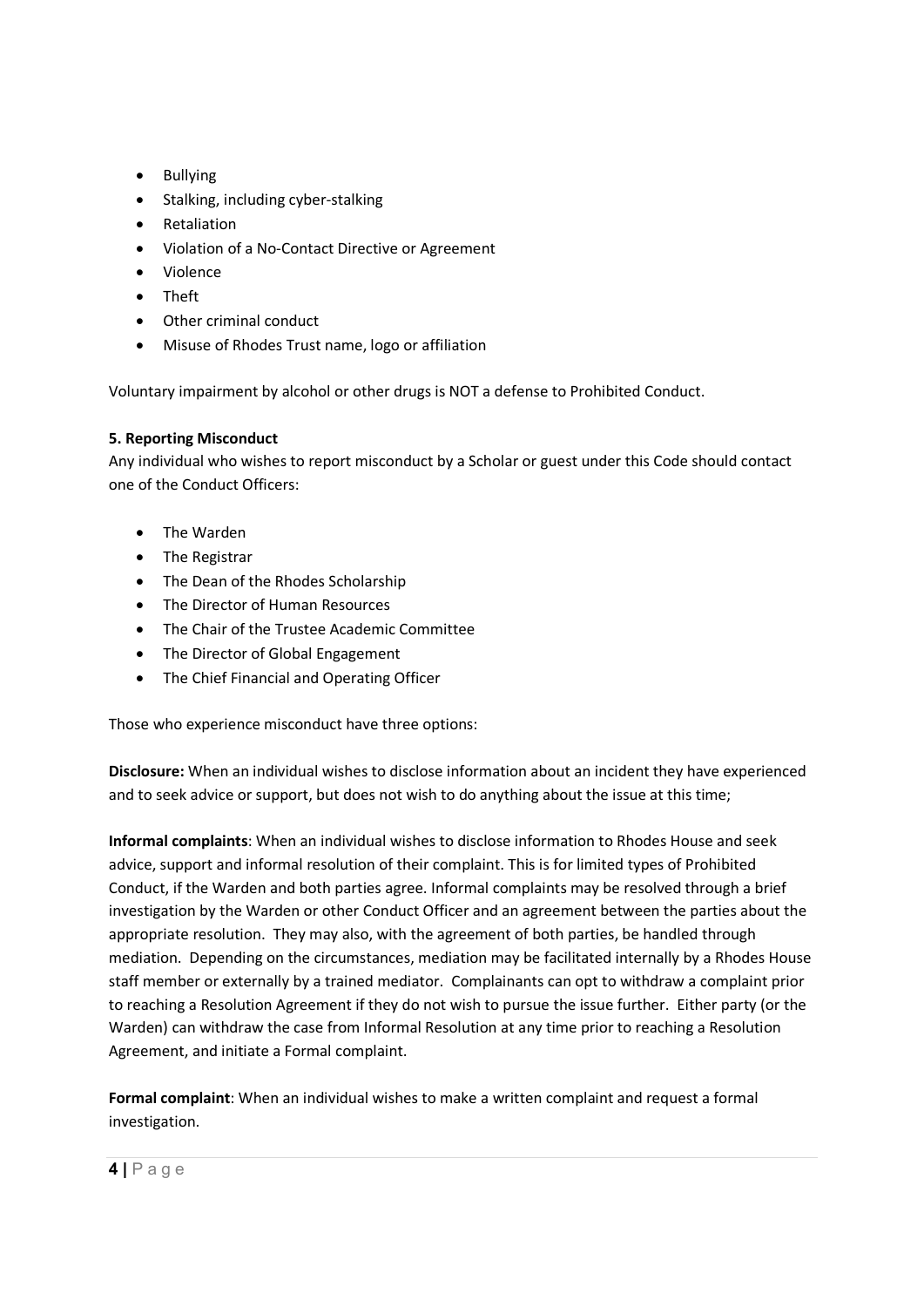Individuals may request confidentiality when reporting misconduct. The Trust will respect privacy and confidentiality when possible, except in cases where there is significant risk of harm or where legal obligations require. In such instances, the Conduct Officer will inform the Respondent in advance to explain the need to disclose information. It may also be difficult or impossible to investigate or respond to a complaint without disclosing information.

# 6. Accommodations and Protective Measures

The Trust is committed to supporting Scholars who report misconduct, whether or not that misconduct falls within the Trust's investigative scope. The Trust is also obligated to support Scholars against whom a complaint has been made. In both of these cases, the specific forms of support offered, at the Warden's discretion and without limitation, may include:

- Referral to appropriate college, university, and law enforcement authorities;
- Referral to medical care and psychological counselling;
- Support for academic accommodations;
- Follow-up as needed with Heads of House and university authorities;
- Limited financial support when necessary to provide access to initial legal advice;
- Limited financial support when necessary to provide access to initial counselling services or needed accommodation changes;
- Limited financial support when necessary to provide short-term security (e.g. escorts or safe rides) at locations and activities where the Prohibited Conduct occurred;

Accommodations and protective measures are available to individuals who report Prohibited Conduct, regardless of their choice to go forward with an informal or formal complaint. The Rhodes Trust will maintain the confidentiality of accommodations to the extent that confidentiality does not impair the Rhodes Trust's ability to provide those accommodations or infringe any legal requirement.

Protective measures are designed as temporary or permanent remedies to support the well-being and safety of both parties. They may include No-Contact Agreements or Directives. The Trust may impose protective measures pending the outcome of an investigation or as a preliminary to determining which authority should conduct an investigation, on the basis that they are not to be taken as a finding of fault in advance of the outcome of an investigation.

The Conduct Officer meeting with the Complainant will:

- Specifically discuss accommodations and protective measures with the Complainant;
- Determine which accommodations and protective measures will be granted;
- Arrange necessary accommodations and protective measures to protect the Complainant and the Rhodes Trust community;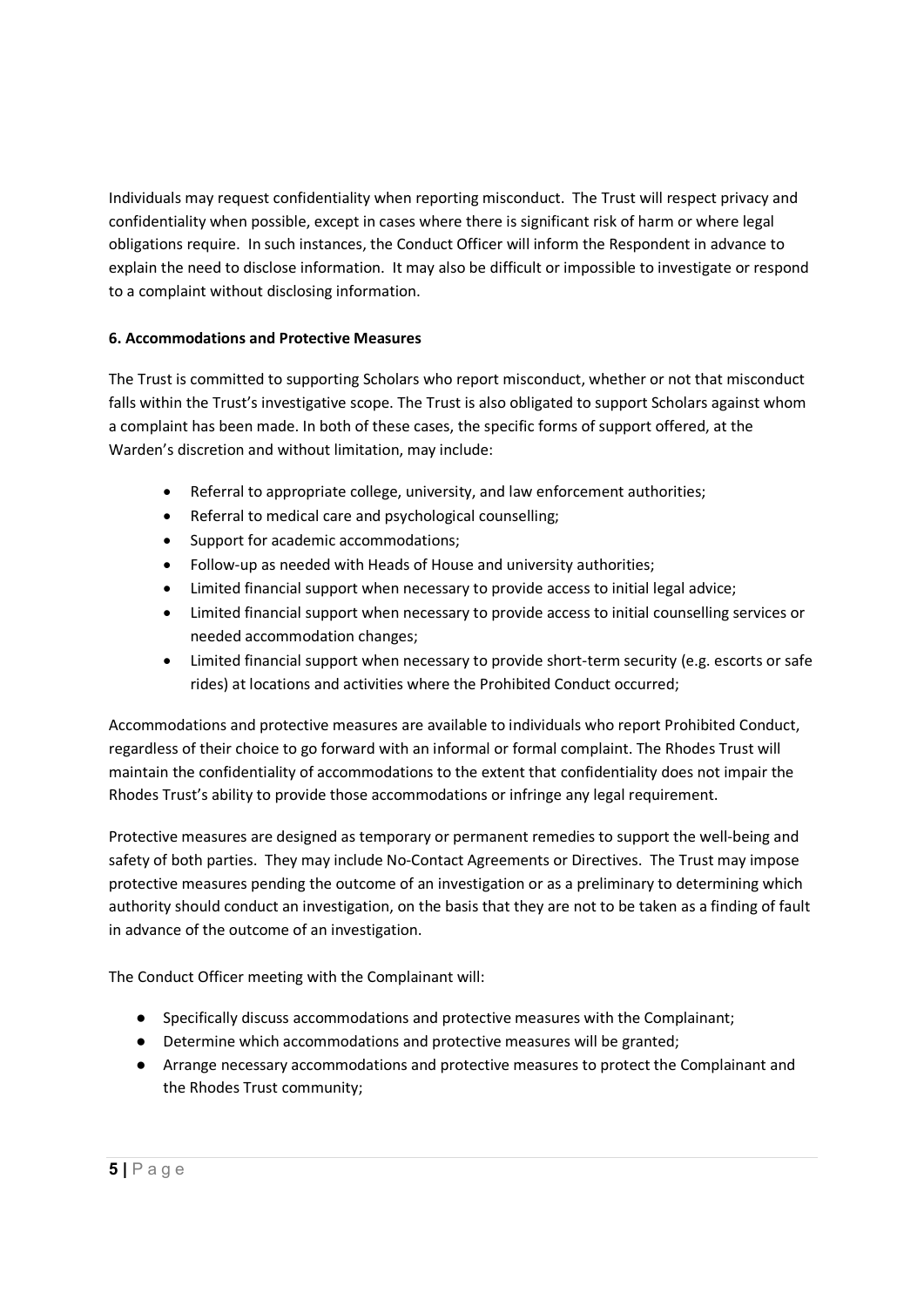● Re-evaluate accommodations, protective measures, and remedies on an ongoing basis during and after the conclusion of any investigation to ensure that the Complainant and the Rhodes Trust community continue to be protected.

# 7. Investigating Complaints

The Trust will consider investigating complaints under this Code of Conduct only in situations where an allegation of misconduct has been made against

- (i) a Rhodes Scholar for any conduct while the Scholar is resident in Oxford in the course of pursuing their degree (including, if and to the extent that the Warden considers it to be practical and/or appropriate, when the conduct in question occurs overseas or otherwise away from Oxford ); or
- (ii) another student or guest of a Scholar for behaviour that occurs in Rhodes House or at a Rhodes-sponsored event. The Trust will take reasonable steps to ensure that this Code of Conduct is publicly available. Attendance by another student or guest of a Scholar at Rhodes House or a Rhodes-sponsored event will be taken as acceptance by that student or guest of the application of this Code of Conduct to such behaviour.

The Warden will decide in the Warden's discretion whether it is appropriate for any investigation to be undertaken. Without limiting the generality of such discretion, the Warden will decide whether to launch an investigation in circumstances where it appears to the Warden that the alleged misconduct falls within, or may fall within, the jurisdiction exercisable by any of the colleges, the university, and/or the police. In the exercise of that discretion, the Warden may have regard to the disciplinary codes, rules and procedures of the university and/or of any relevant college, and may liaise in such manner as the Warden sees fit with personnel at the university and such college for that purpose.

If the alleged misconduct is being or will be investigated by a college, the university, and/or the police, and where disciplinary processes have been initiated by these outside bodies, the Trust may at the Warden's discretion run a concurrent investigation or wait until those processes are completed before deciding whether or not to take action. Regardless of whether the investigation has been launched or whether its outcome is still waiting for approval, the Complainant will still have access to the accommodations, such as Rhodes House help with housing changes, provided to people who have experienced Prohibited Conduct.

Whether or not a Scholar is found guilty of a criminal offence or responsible for a breach of University or college regulations, the Trust reserves the right to pursue the same matter under this Code of Conduct.

Once a formal complaint is made and the Warden determines to initiate an investigation, the Warden shall establish a Complaints Committee consisting of three Conduct Officers of the Trust and, in consultation with this Committee, shall decide whether to launch an internal or external investigation.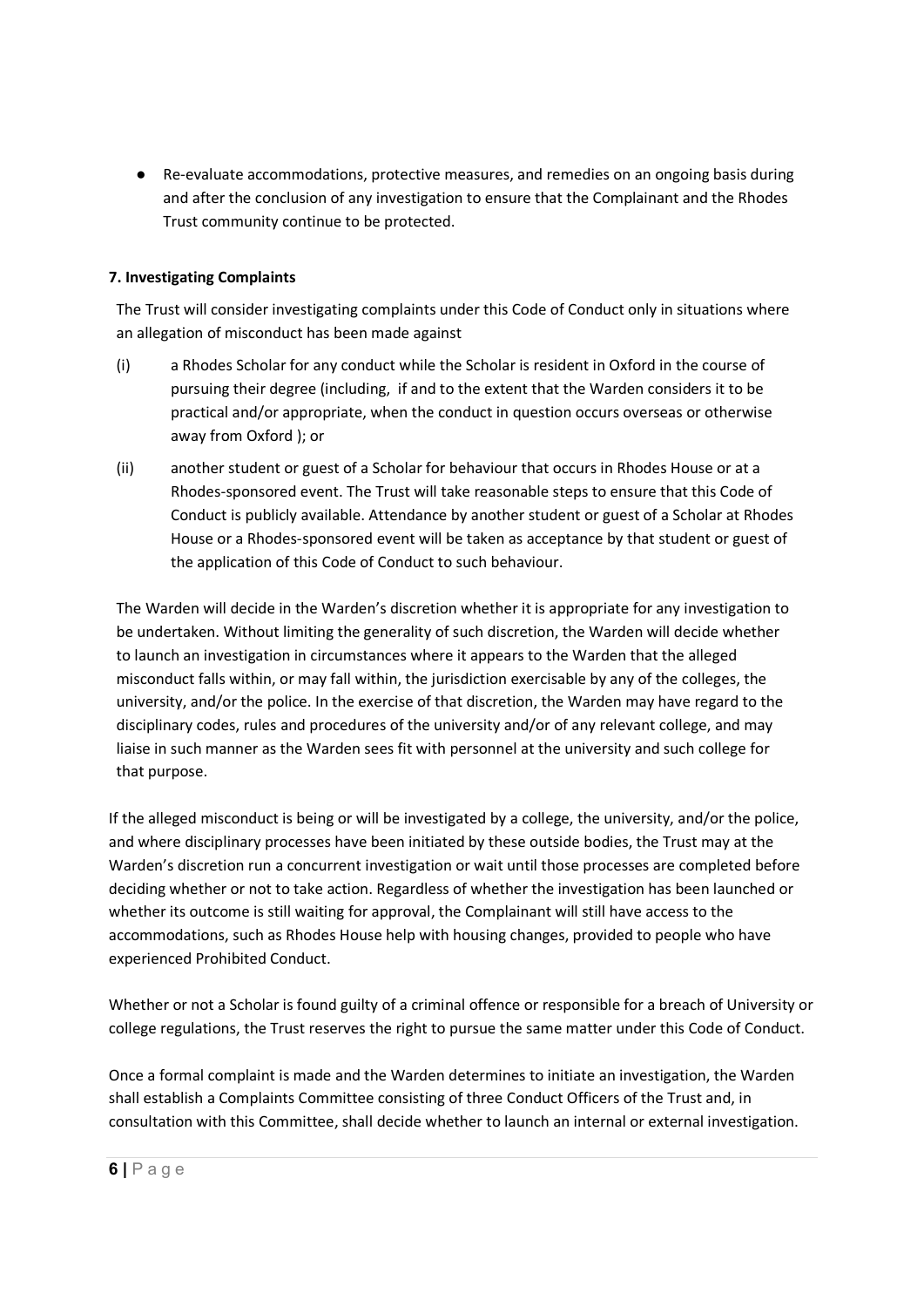An internal investigation may be led by a Rhodes Trustee or member of staff. An external investigation will be led by an individual with investigative expertise. In cases involving sexual misconduct, external investigators shall be individuals with experience of conducting trauma-informed and sensitive investigations.

The Complaints Committee shall oversee the investigation, review the results of the investigation and determine an appropriate resolution, sanction or response. The Complaints Committee shall, in its discretion, decide upon the procedures it will adopt for these purposes in light of what it considers to be most appropriate in the relevant circumstances.

# 8. Timetable

In the case of an informal complaint, and subject to Section 7 above, the Trust will endeavour to resolve the issue within four weeks, or in instances where the complaint is raised within the last four weeks of a term, by the end of the fourth week of the following term.

In the case of a formal complaint, and subject to Section 7 above, the Trust will launch an internal or external investigation within two weeks. The Trust will endeavour to ensure that the investigation is completed and considered by the Complaints Committee within four weeks. This timetable may be adjusted as necessary to account for breaks between terms or other relevant factors as the Complaints Committee shall determine.

### 9. Resolving Complaints

Complaints may be resolved through any of the following mechanisms:

- 1. Informal resolution
- 2. Mediation internal or external
- 3. Formal Investigation and determination of responsibility

The first two mechanisms are not applicable for situations of stalking; intimate partner violence; retaliation; or a second or subsequent allegation of Prohibited Conduct.

### 10. Sanctions and Responses

Any recommendation for appropriate redress and / or sanction shall be proportionate to the seriousness of the conduct and may, without limitation, include:

- Discussion with Respondent to explain why their behaviour was harmful;
- Restorative/educational sanctions;
- Warning or official reprimand;
- No-contact directive between the complainant and respondent;
- Exclusion from Rhodes House on a temporary or ongoing basis;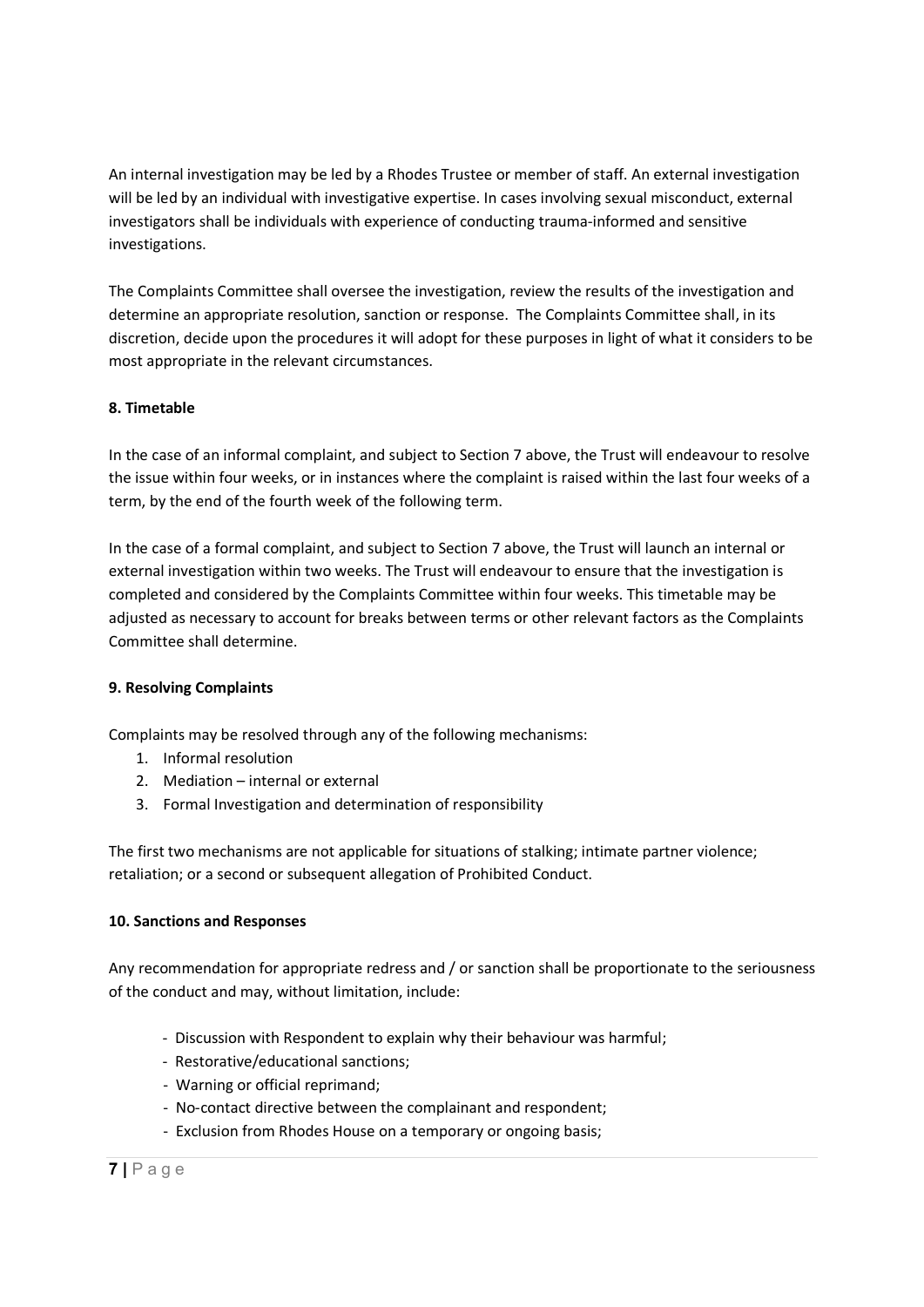- Exclusion from Rhodes Trust activities and additional support (grants, trips) on a temporary or ongoing basis;

- Exclusion from Rhodes Connect on a temporary or ongoing basis;
- Notation on permanent record in Rhodes House;
- Formal report to college/University;
- Temporary or permanent suspension from ability to participate on selection committees;
- Temporary suspension or permanent cessation of scholarship funding;
- Removal of the Rhodes Scholarship including loss of privilege to call oneself a Rhodes Scholar.

In cases of sufficient seriousness that, after their investigation, the Warden and the Complaints Committee recommend that a sanction of temporary suspension or permanent cessation of scholarship funding or removal of the Rhodes Scholarship including the loss of privilege to call oneself a Rhodes Scholar should be imposed, the Warden and the Complaints Committee shall prepare a report for submission to the Academic Committee of the Trustees. The Scholar shall be provided with a summary of the findings of the investigation and shall have an opportunity to prepare a written statement to be included with the report.

The Academic Committee shall consider the report, the Scholar's written statement, and the recommendation and review the procedural aspects of the investigation to ensure its fairness. They shall then make a recommendation to the full Board of Trustees. The decision of the Board of Trustees shall be final.

# 11. Appeals

Either party may appeal the sanction, finding or resolution by submitting a written appeal to the Warden within four weeks. The Warden will consider the appeal and make a decision within two weeks. A second appeal may be submitted to the Chair of the Rhodes Trustees who will appoint a committee of three Trustees to consider the appeal and respond within four weeks. The decision of this Trustee committee is final and the Trustee committee shall, in its discretion, decide upon the procedures it will adopt for these purposes in light of what it considers to be most appropriate in the relevant circumstances.

Note that these appeal procedures do not apply in cases where the recommended sanction is temporary suspension or permanent cessation of scholarship funding or removal of the Rhodes Scholarship, including the loss of privilege to call oneself a Rhodes Scholar. All such cases require a vote by the full Board of Trustees, whose decision is final.

# 12. Annual and Periodic Review

The Rhodes Trust commits to a data-driven and transparent (but suitably anonymised) response to Prohibited Conduct that includes conducting an annual climate survey on the prevalence of Prohibited Conduct and related behaviors and releasing the results to the Rhodes Community.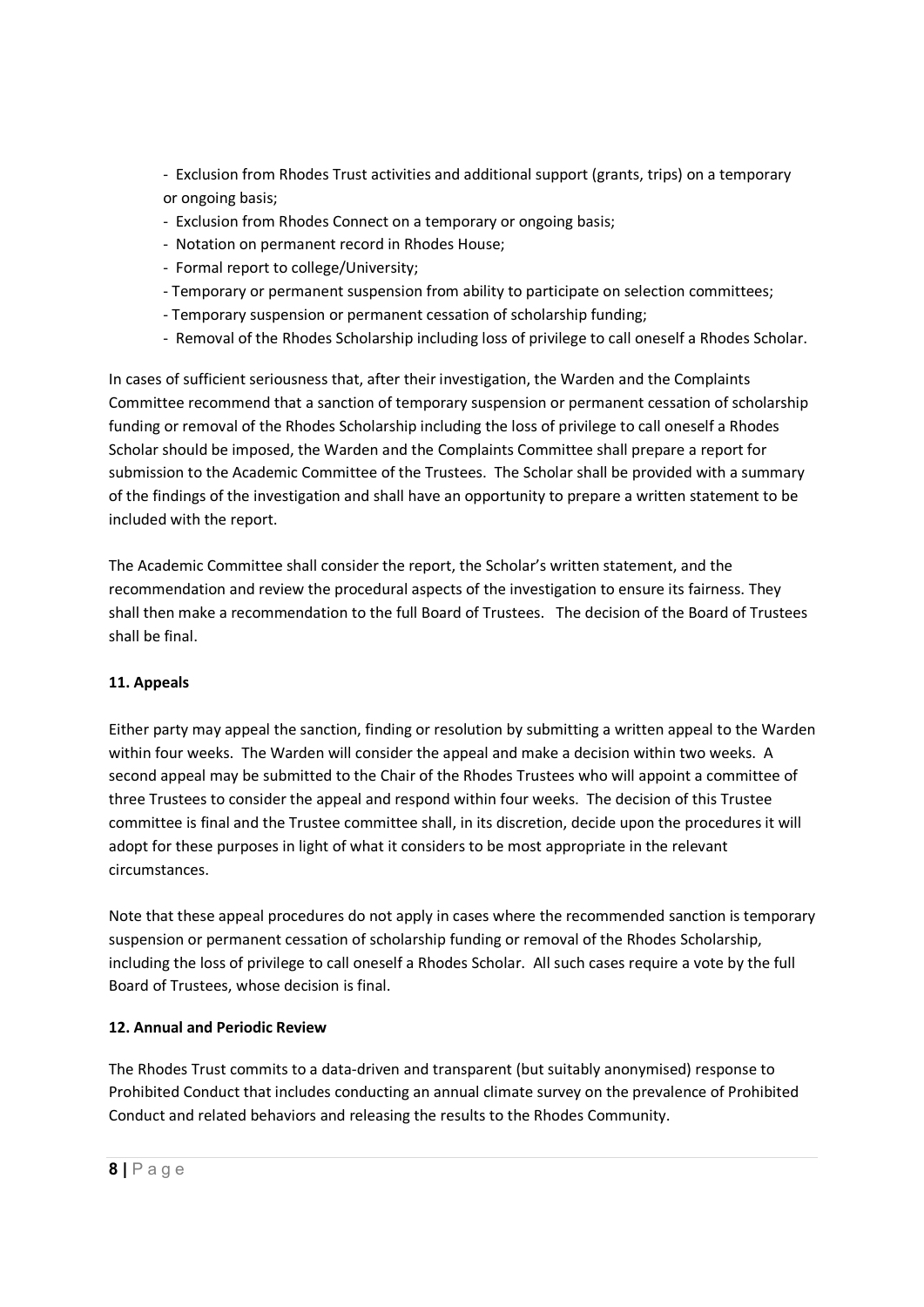The Rhodes Trust will prepare an annual report, shared with Rhodes Trustees and available upon request to any Scholar in residence, of aggregate data regarding complaints, investigations, resolutions and sanctions that will disclose (1) the number of Reports; (2) the number of investigations; (3) the number of Informal Resolutions; (4) the number of students found responsible and not responsible as to each charge; and (6) the sanctions imposed. These annual reports will provide information that is consistent with privacy laws in the United Kingdom.

The Rhodes Trust shall review this Code at least every two years and update it as necessary. This review will capture legal requirements; evaluate the supports and resources available to the parties; assess the promptness and equitability of the resolution process; and assess fairness of the sanction and remedies imposed. The Trust will solicit input from Scholars in reviewing the Code and will specifically seek the feedback of individuals who have engaged with this Code as Complainants or Respondents.

As part of any review, the Trustees of the Rhodes Trust may consider whether any amendment to, or modification of, this Code may be appropriate. The Trustees may then amend or modify this Code accordingly, applying a similar consultative approach to that adopted in relation to the introduction of this Code.

# Appendix A: Definitions

Affirmative Consent: an informed, voluntary, and active agreement to engage in specific sexual activity.

- Voluntary impairment by the Respondent by alcohol or other drugs is **NOT** an excuse for failing to obtain Affirmative Consent.
- The person initiating sexual contact must obtain Affirmative Consent from their partner.
- Affirmative Consent is an active process that must be ongoing throughout sexual activity. Affirmative Consent to one sexual act does not constitute Affirmative Consent to another, and can be revoked at any point.
- Affirmative Consent requires a clear "yes." Although the "yes" need not be verbal, verbal communication is the most reliable way to give and receive Affirmative Consent.

# Affirmative Consent is NOT:

- Silence.
- Lack of protest or resistance.
- Obtained by force, coercion, or threat.

An individual is unable to give Affirmative Consent when that person cannot act on considered decisions to engage in sexual activity due to drugs, alcohol, unconsciousness, mental or physical disability, or some other condition. Prior sexual activity or the existence of a past sexual or dating relationship between parties does not imply Affirmative Consent. Consent to sexual activity with one partner does not mean consent with multiple or other partners.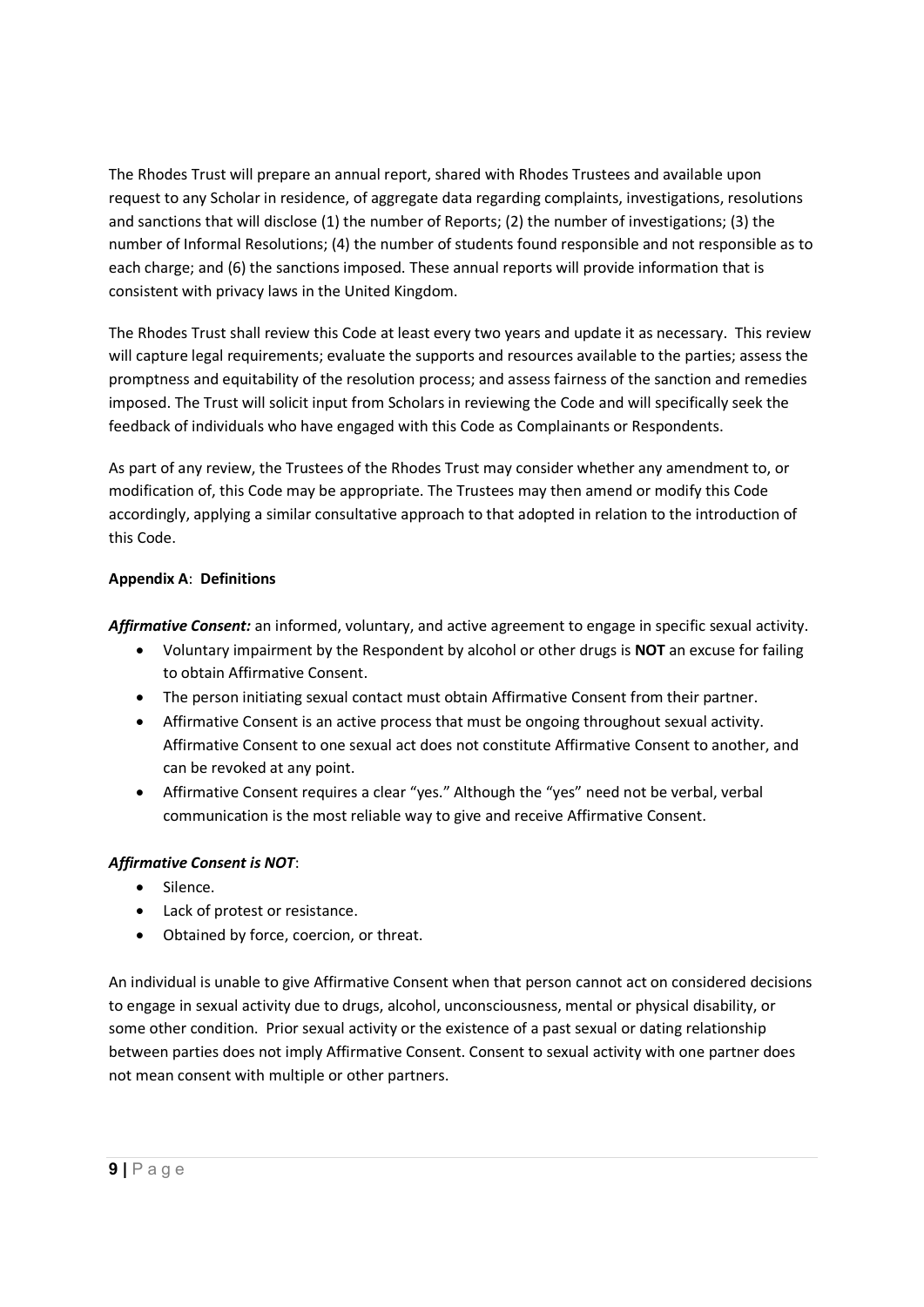Bullying: Bullying is a form of harassment and may be characterised as offensive, intimidating, malicious or insulting behaviour, or misuse of power through means intended to undermine, humiliate, denigrate or injure the recipient.

Complainant: an individual who has reported Prohibited Conduct, and who is not a Confidential Complainant.

Confidential Complainant: an individual who is reported to have experienced Prohibited Conduct and makes a request to the Warden that their identity is not disclosed to the Respondent, and the Warden determines that the request can be honored. A Confidential Complainant can withdraw a request that their identity will not be disclosed to the Respondent at any time and become a Complainant.

Conduct Officer: Individuals to whom complaints of misconduct can be made. The current Conduct Officers of the Trust are:

- 1. The Warden: Elizabeth Kiss, warden@rhodeshouse.ox.ac.uk
- 2. The Registrar: Mary Eaton, mary.eaton@rhodeshouse.ox.ac.uk
- 3. The Dean of the Rhodes Scholarships: Doyin Atewologun, doyin.atewologun@rhodeshouse.ox.ac.uk
- 4. The Director of Human Resources: Danai Pampaglione, danai.pampaglione@rhodeshouse.ox.ac.uk
- 5. The Chair of the Academic Committee: Dame Helen Ghosh, Master of Balliol, helen.ghosh@balliol.ox.ac.uk
- 6. The Director of Global Engagement: Rodolfo Lara, rodolfo.lara@rhodeshouse.ox.ac.uk
- 7. The Chief Financial and Operating Officer: Peter Anderson, peter.anderson@rhodeshouse.ox.ac.uk

Harassment: A person subjects another to harassment by engaging in unwanted and unwarranted conduct which has the purpose or effect of:

- violating another person's dignity, or
- creating an intimidating, hostile, degrading, humiliating or offensive environment for another person.

Vigorous debate will not amount to harassment when it is conducted respectfully and without violating the dignity of others or creating an intimidating, hostile, degrading, humiliating or offensive environment for them.

Informal Resolution: for limited types of Prohibited Conduct, if the Warden and both parties agree, complaints may be resolved through a brief investigation by the Warden and an agreement between the parties. Either party (or the Warden) can withdraw the case from Informal Resolution at any time prior to reaching a Resolution Agreement, and initiate a Formal Investigation.

Informal Resolution is never appropriate for allegations of: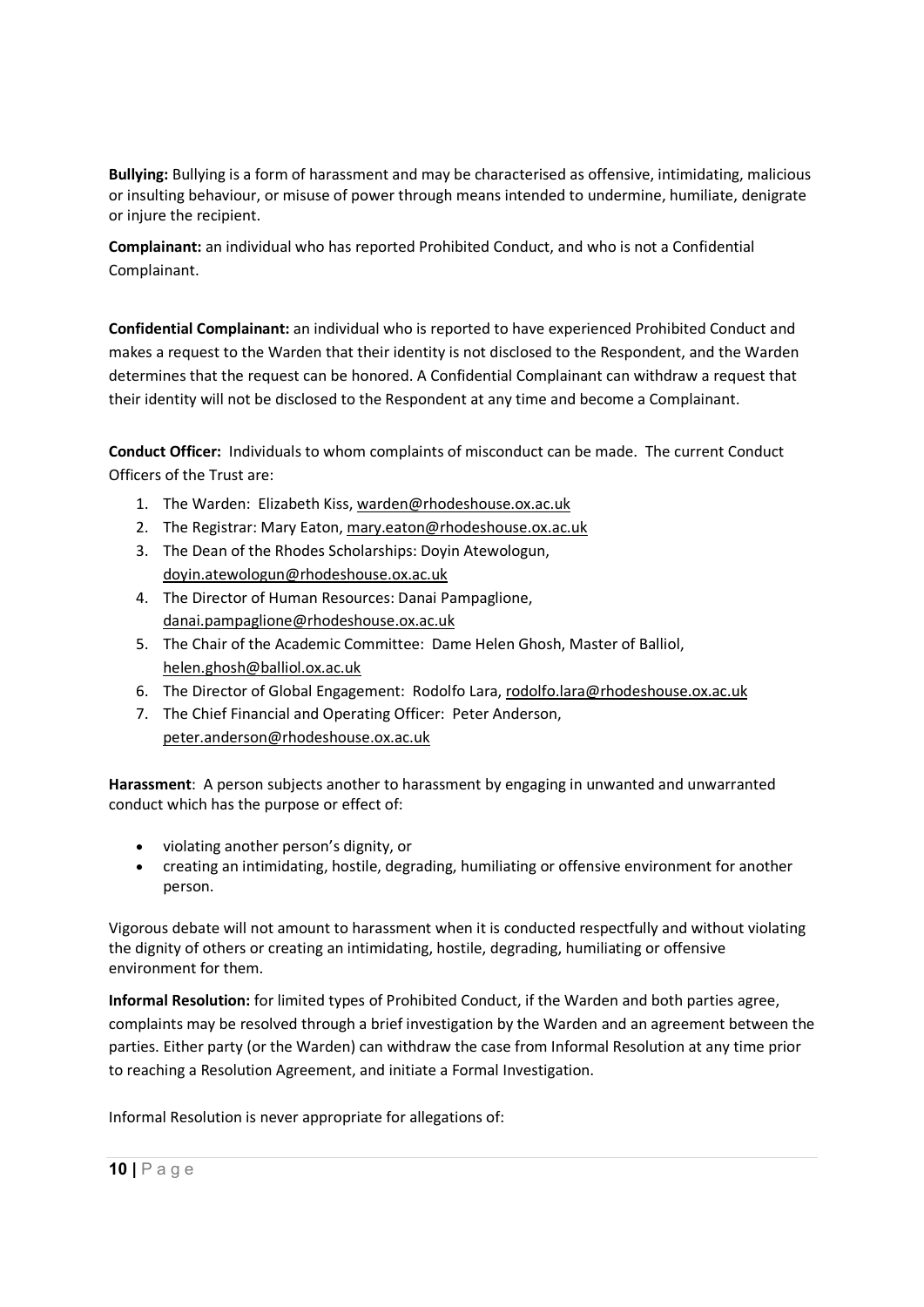- Sexual Assault
- · Stalking;
- · Intimate Partner Violence;
- · Retaliation;
- A second or subsequent allegation of Prohibited Conduct.

No-Contact Directive/Agreement: There are three possible No-Contact Directives/Agreements. All No-Contact Directives/Agreements will be (1) specific as to the persons and places to be avoided and will state clearly the requirements (e.g., the distance that an individual is directed to keep between themselves and another person or place, and the hours during which an individual is to avoid a place); and (2) will clearly state the procedure that a protected individual is to follow in the event of a suspected violation of the Directive/Agreement.

A Limited Mutual No-Contact Directive is not a sanction and does not presume a Respondent has committed Prohibited Conduct. It is an accommodation for either party and is intended to maintain a harmonious and healthy educational environment for the Rhodes community. A Limited Mutual No-Contact Directive may be requested by either party and may prohibit the parties from contacting each other, either directly or through third parties, including in person, in writing, via email or any electronic method, by phone, or using any other mechanism. The individual who requests a Limited Mutual No-Contact Directive will have the option of moving to a new location in order to separate from the other party, and may prohibit the parties from entering the other party's residence. In addition, the Rhodes Trust will make every effort to coordinate with the relevant college or academic department to provide the Complainant with options that allow the Complainant to avoid being in class or extra-curricular activities with the Respondent. In cases in which the Complainant requests confidentiality or requests that no investigation or disciplinary action be pursued, the Rhodes Trust's ability to take actions that impact the Respondent may be limited.

A No-Contact Agreement is agreed to by the parties during Informal Resolution and approved by the Warden. A No-Contact Agreement may include restrictions on each party's contact with the other and limitations on either party's housing, class schedules, and extracurricular activities, as agreed by the parties and the Warden.

A No-Contact Directive may be requested by the Complainant as an interim measure after a complaint is made or as a permanent remedy after a finding of responsibility for Prohibited Conduct. A No-Contact Directive is issued by the Warden and may prohibit the Respondent from contacting the Complainant, either directly or through third parties, including in person, in writing, via email or any electronic method, by phone, or using any other communication mechanism. It may also require the Respondent to change housing, classes, and daily schedule. The Warden will advise the Complainant of options for avoiding contact with the Respondent and will minimize the burden of any No-Contact Directive on the Complainant. In general, the Warden will give the Complainant priority over the Respondent in determining classes, housing, and activities.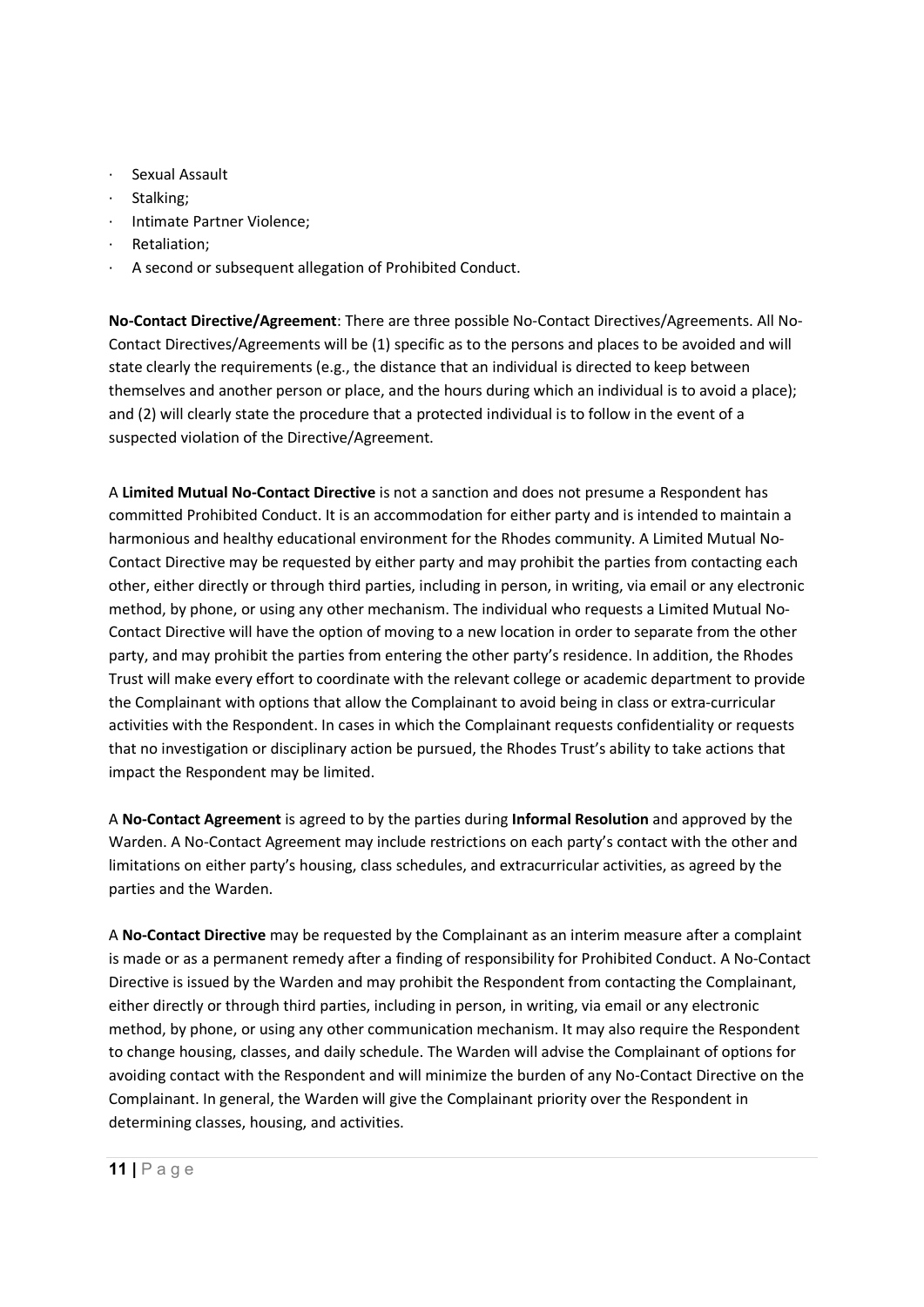Complicity: Complicity is any act taken with the purpose of aiding, facilitating, promoting, or encouraging another individual to commit Prohibited Conduct.

Intimate Partner Violence: Intimate Partner Violence is violent and/or controlling behavior by someone who is currently or was previously in a dating, sexual, romantic, domestic or other intimate relationship with the individual who experienced Prohibited Conduct.

Retaliation: Retaliation is any adverse or negative action taken against an individual for raising concerns about, engaging in advocacy regarding, or reporting, Prohibited Conduct, or for being perceived as having done or being likely to do so. Actions taken by or through a third party, rather than by or through the Complainant or Respondent directly, may constitute Retaliation. Retaliation includes but is not limited to: threats, intimidation, exclusion, differential treatment because of a Report, and/or harassment.

Sexual harassment and violence: Sexual harassment and violence is any unwanted sexual behaviour which takes place without consent, whether someone knows the person or not. It can happen regardless of gender, sexual orientation, race, religion or age. It does not always happen in person. It may happen on online, for example on social media, via e-mail or messaging.

Sexual harassment and violence can include: Catcalling, wolf-whistling, leering, unwanted comments or jokes about a person's body, clothing or sex life; Stalking someone or following them (in person or online); Unwanted physical contact, such as groping, sexual assault, abuse or rape; Relationship abuse; Unwelcome sexual requests; Non-consensual photos like up-skirting or sharing of explicit material.

Sexual Assault: Sexual assault is sexual contact without Affirmative Consent. Sexual contact includes any contact with the intimate body parts of another, including breasts, buttocks, groin or genitals. Sexual contact also includes making another person touch their own or another person's intimate body parts. Sexual contact may be clothed or unclothed and includes, but is not limited to, fondling; kissing; penetration of the mouth, anus, or vagina, however slight, with any body part or object; or any other sexual activity.

### Sexual Exploitation: Sexual Exploitation occurs when an individual knowingly

(1) Causes incapacitation for the purpose of making another person vulnerable to nonconsensual sexual activity, including through alcohol or drugs;

(2) Observes, records, or photographs private sexual activity or an individual's intimate parts without Affirmative Consent;

(3) Disseminates images of private sexual activity or an individual's intimate parts without Affirmative Consent;

(4) Exposes an individual's genitals to another without Affirmative Consent; or

(5) Transmits a sexually transmitted infection to an individual, after exposing the individual to the infection without their knowledge.